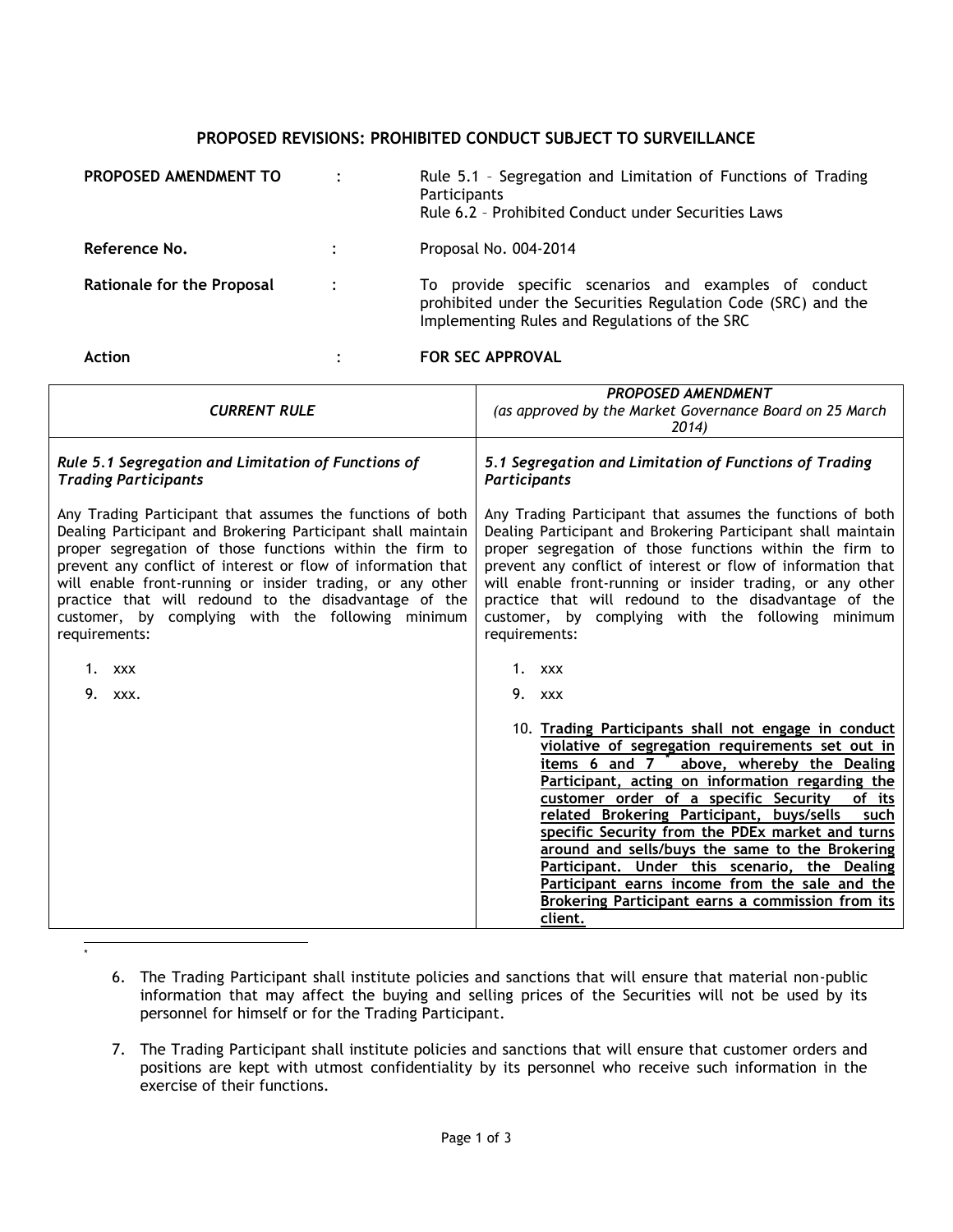| <b>CURRENT RULE</b>                                                                                                                                                                              | <b>PROPOSED AMENDMENT</b><br>(as approved by the Market Governance Board on 25 March<br>2014)                                                                                                                                                                                                             |
|--------------------------------------------------------------------------------------------------------------------------------------------------------------------------------------------------|-----------------------------------------------------------------------------------------------------------------------------------------------------------------------------------------------------------------------------------------------------------------------------------------------------------|
| Rule 6.2 Prohibited Conduct under Securities Laws                                                                                                                                                | Rule 6.2 Prohibited Conduct under Securities Laws                                                                                                                                                                                                                                                         |
| No Issuer, Trading Participant or its personnel shall commit<br>any act or engage in any conduct likely to bring PDEx into<br>disrepute, and in particular, shall not:                           | No Issuer, Trading Participant or its personnel shall commit<br>any act or engage in any conduct likely to bring PDEx into<br>disrepute, and in particular, shall not:                                                                                                                                    |
| 1. Engage in any conduct prohibited under Securities<br>Laws and these Rules, including but not limited to<br>the following conduct:                                                             | 1. Engage in any conduct prohibited under Securities<br>Laws and these Rules, including but not limited to<br>the following conduct:                                                                                                                                                                      |
| a. xxx                                                                                                                                                                                           | a. xxx                                                                                                                                                                                                                                                                                                    |
| b. By means of any fictitious or artificial<br>transaction<br>maintaining,<br>device,<br>or<br>inflating, depressing, or causing fluctuations<br>in, the price for trading in listed Securities; | b. By means of any manipulative, fictitious or<br>artificial transaction or device, maintaining,<br>inflating, depressing, or causing fluctuations<br>in, the price for trading in listed Securities<br>in PDEx;, alone or with others.                                                                   |
| XXX<br>c.                                                                                                                                                                                        | Examples of prohibited acts under a and b<br>above include, but are not limited to the<br>following:                                                                                                                                                                                                      |
|                                                                                                                                                                                                  | i. Engaging in a series of transactions in<br>securities that are reported publicly to<br>give the impression of activity or price<br>movement in a Security in PDEx [e.g.<br>painting the tape];                                                                                                         |
|                                                                                                                                                                                                  | ii. Buying and selling Securities in PDEx<br>at the close of the market in an effort<br>to alter the closing price of the<br>Security, or posting bids and offers<br>with the intent to influence the<br>closing price or the reference rates<br>[marking the close];                                     |
|                                                                                                                                                                                                  | Engaging<br>buying<br>activity<br>111.<br>în<br>at<br>increasingly higher prices and then<br>selling securities in the PDEx market<br>at the higher prices [hype and dump]<br>or vice versa (i.e. selling activity at<br>lower prices and then buying at such<br>lower prices);                           |
|                                                                                                                                                                                                  | Generating a large amount of turnover<br><u>iv.</u><br>with other participants which largely<br>nets out to a zero sum change in<br>beneficial<br>ownership,<br>where<br>the<br>transactions<br>represent<br>a<br><u>large</u><br>proportion of trading in a Security in<br>PDEx for the day [collusion]; |
|                                                                                                                                                                                                  | v. Entering a series of large bid (ask)<br>orders into the order book at the same<br>time as they are actually trying to sell                                                                                                                                                                             |